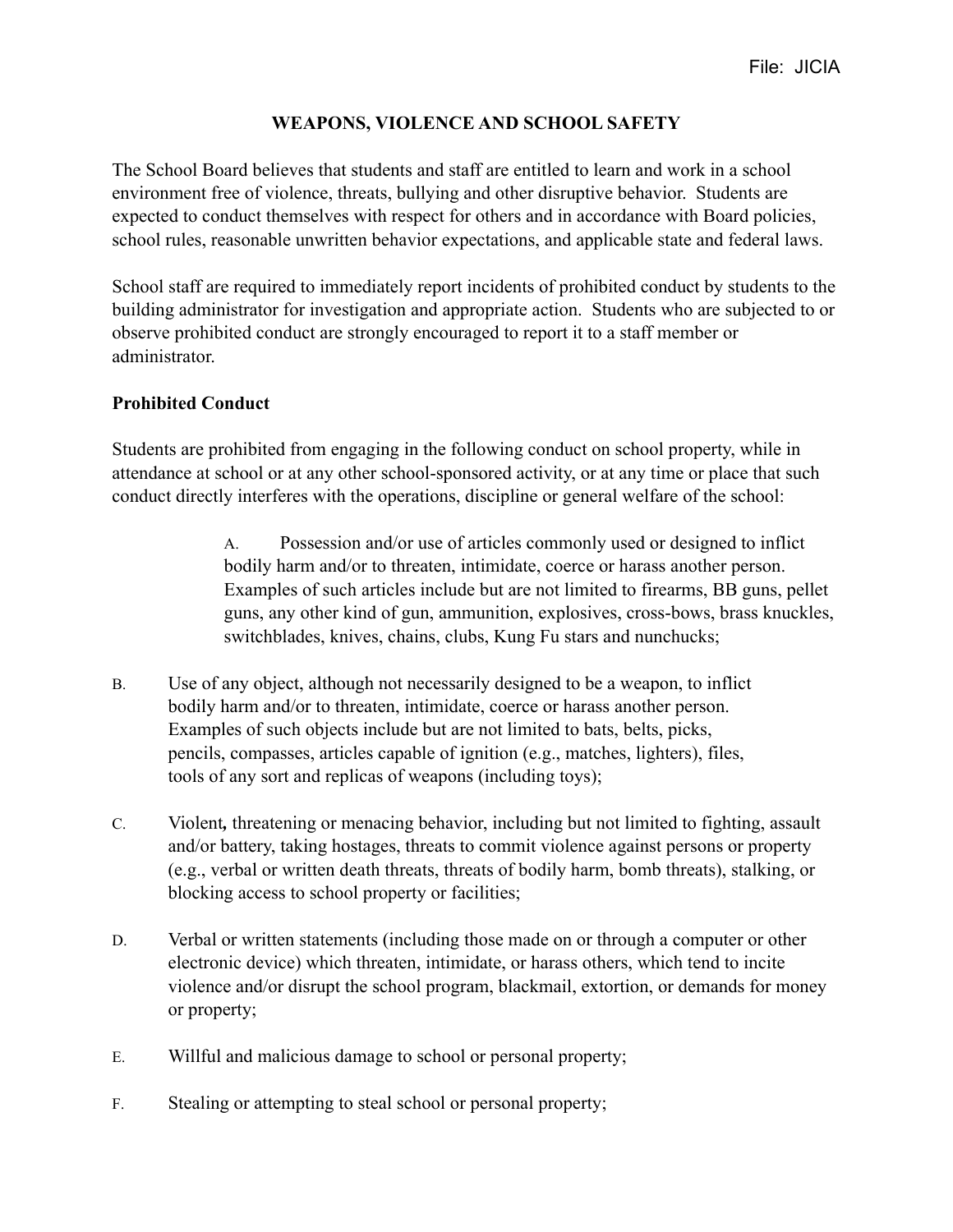- G. Bullying behavior, including unwanted physical contact, acts or communications by any means (including by computer or other electronic device) that:
	- 1. damage a student's property; place a student in reasonable fear of physical harm and/or damage to his/her property; and/or disrupt the instructional program or the orderly operation of the school; and/or
	- 2. is so severe that it creates a hostile educational environment for the student who is bullied.
- H. Lewd, indecent or obscene acts or expressions of any kind;
- I. Violations of the school unit's drug/alcohol and tobacco policies;
- I. Violations of state or federal laws; and
- J. Any other conduct that may be harmful to persons or property.

H. Nothing in this policy shall prevent the Board from approving and offering instructional programs that involve firearms or other weapons (such as bows and arrows) or from allowing firearms or other weapons to be brought to school for specific instructional programs (such as archery or hunter safety). No weapons may be used in instructional programs or brought to school without the prior approval of the Superintendent or his/her designee and implementation of safeguards appropriate to the particular activity.

## **Disciplinary Action**

Principals may discipline, suspend and/or recommend expulsion of students who violate this policy based upon the facts of each case and in accordance with applicable state and federal laws. Conduct which violates this policy is deliberately disobedient and deliberately disorderly within the meaning of 20-A M.R.S.A. § 1001(9) and will be grounds for expulsion if found necessary for the peace and usefulness of the school. Such conduct may also be grounds for expulsion under other provisions of 20-A M.R.S.A. § 1001 (9 and 9-A) that specifically prohibit the use and possession of weapons, infractions of violence, and possession, furnishing and trafficking of scheduled drugs.

Students who are found to have brought a firearm or to have possessed a firearm at a school (as both terms are defined by federal law), shall be expelled for a period of not less than one year, unless this requirement is modified by the Superintendent on a case-by-case basis in writing.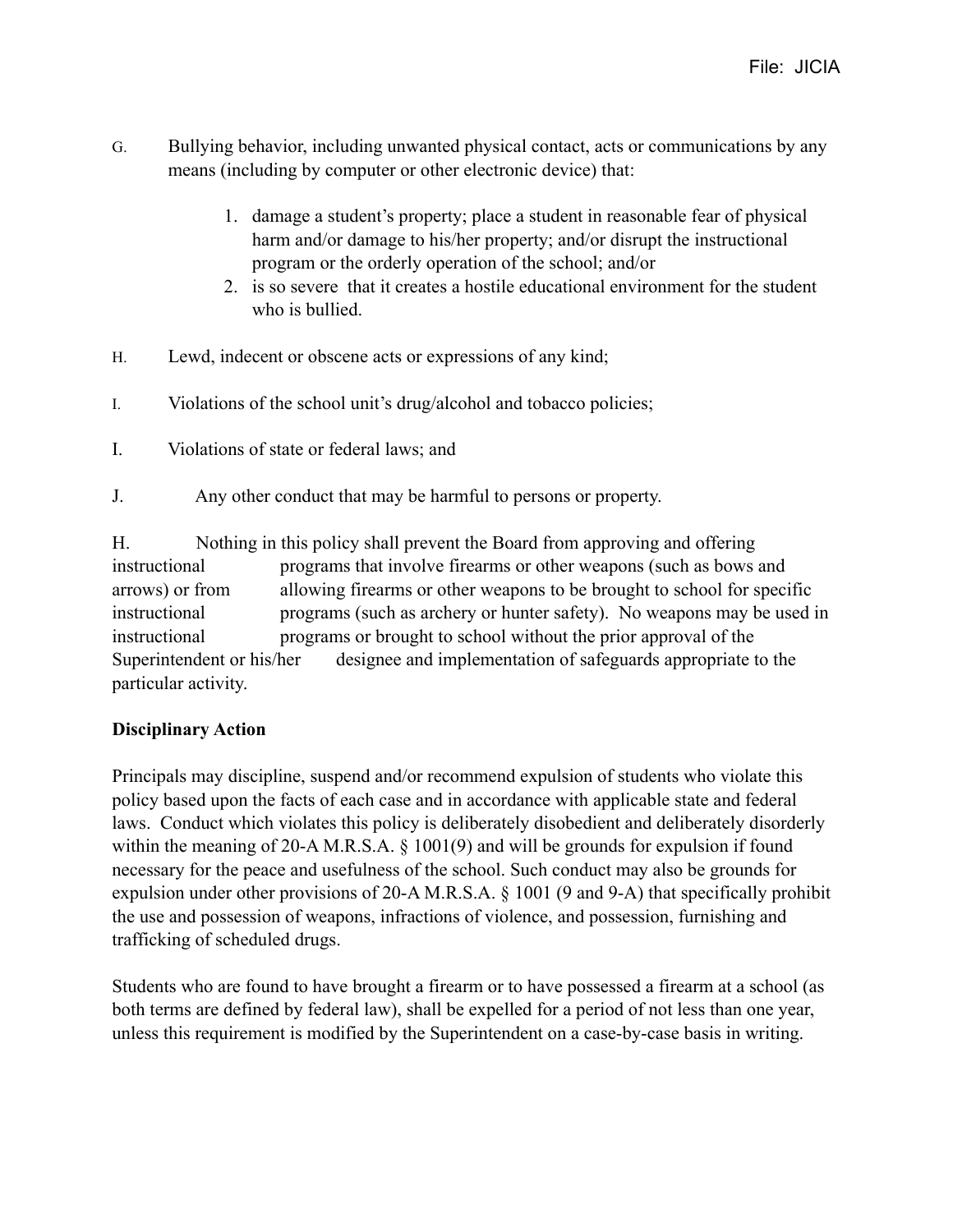All firearms violations shall be referred to law enforcement authorities as required by law. Other violations of this policy shall be referred to law enforcement authorities at the discretion of the Superintendent.

Students with disabilities shall be disciplined in accordance with applicable federal and state laws/regulations and Board Policy JKF.

Psychological Evaluation/Risk Assessment

The Superintendent is authorized to request a psychological evaluation of a student who violates this policy when, in his/her opinion, such an evaluation will assist in assessing the risk the student poses to school safety if the student were to remain in school. All such evaluations shall be performed at the school unit's expense.If the parents/guardians and/ or student refuse to permit a requested psychological evaluation, the Superintendent and the Board may draw any reasonable inferences from the student's behavior concerning the risk the student poses to school safety for purposes of determining appropriate action.

Staff/Student Training and Procedures

The Superintendent is authorized to institute training programs for staff and students designed to prevent bullying and support the goal of providing a safe, orderly and respectful school environment. The Superintendent is also authorized to implement any administrative procedures necessary to carry out this policy.

| Legal References:        | 20 USC §8921 (Gun-Free Schools Act of 1994)                    |
|--------------------------|----------------------------------------------------------------|
|                          | 20 U.S.C. § 7151 (No Child Left Behind Act)                    |
|                          | 5 MRSA $\S$ 4681 et seq.                                       |
|                          | 17-A MRSA § 2(9); 2(12-A)                                      |
|                          | 20-A MRSA §§1001(9), (9-A), (15); 6552                         |
|                          | P.L. 2005, ch. 307                                             |
| <b>Cross References:</b> | ACAA - Harassment and Sexual Harassment of Students/Employees  |
|                          | ADC - Tobacco Use and Possession                               |
|                          | EBCA - Crisis Response Plan                                    |
|                          | JFCK – Student Use of Cellular Telephones and Other Electronic |
|                          | Devices                                                        |
|                          | JIC – System-wide Student Code of Conduct                      |
|                          | <b>JICH</b> - Drug and Alcohol Use by Students                 |
|                          | $JICK - Anti$ Bullying                                         |
|                          | JK - Student Discipline                                        |
|                          | JKD - Suspension of Students                                   |
|                          | <b>JKDA-R</b> Student Suspension Regulation                    |